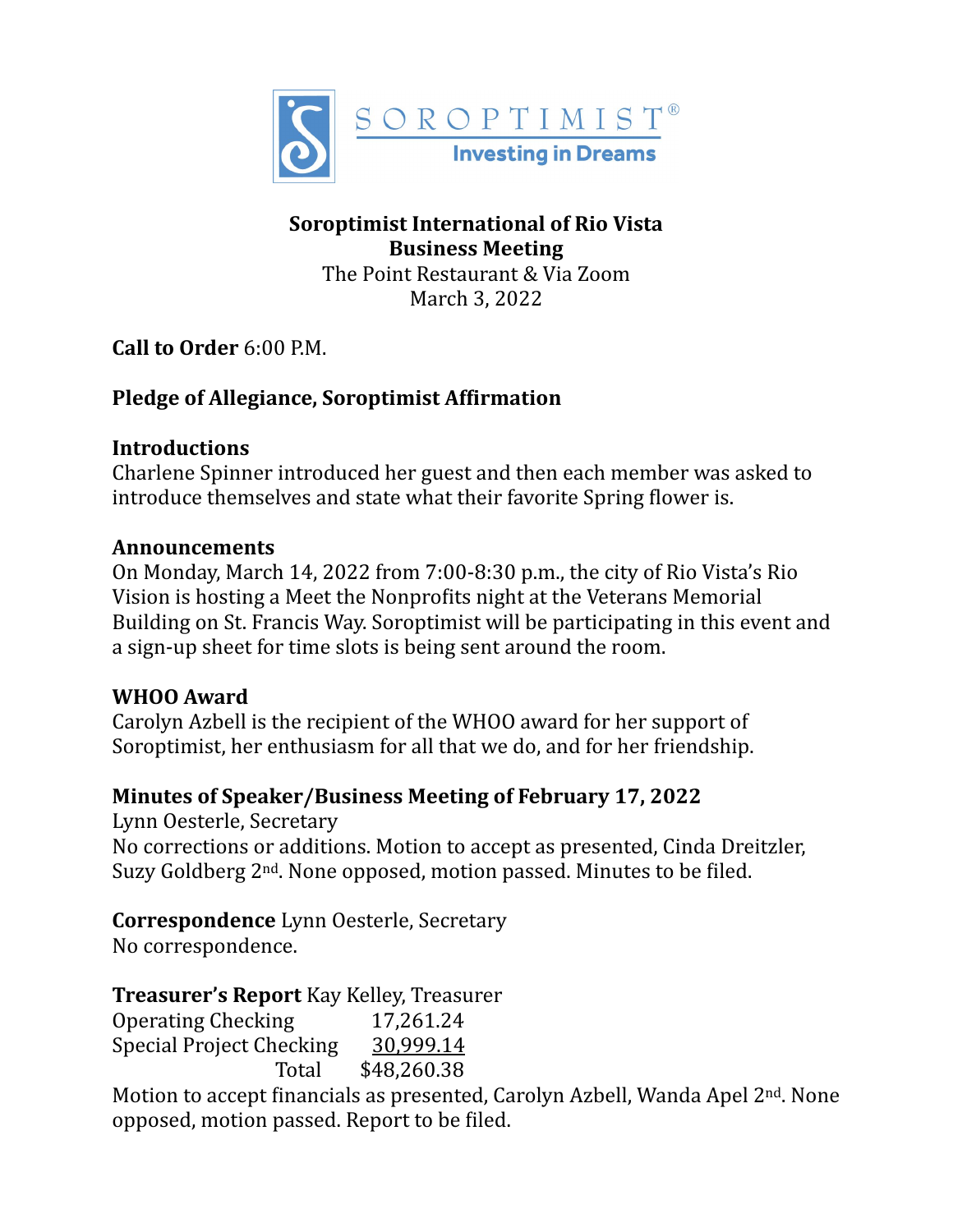#### **Committee Reports**

• Women's Rights-*Jean Santry*

Via Zoom, Jean reported that 35 women's survival bags were assembled for distribution. The committee has received 2 applications for the Women's Empowerment Award. The deadline for accepting applications is March 31, 2022.

• Publicity-*Susan Whitesell*

Articles and an ad regarding the Women's Empowerment Award have been submitted to the Beacon, posts have been made to our social media accounts, Women's Empowerment Award has been posted to area school sites, Soroptimist website has been updated, the Soroptimist Synopsis has been created.

• Fundraising-*Becky Burch on behalf of the committee* Becky reports that there will be a committee meeting on March 14, 2022 to review our activities of this year and see where we stand and plan for next year.

• Membership-Lupe Finch

High Tea at the Hidden Tea Room was a success. Vera Sunada and Christine Ondersma are our newest members. The next social event will be a 2 p.m. matinee performance of the play Nunsense at the Downtown Theatre in Fairfield on March 27, 2022. A raffle of a bottle of champagne will be held for any members purchasing tickets on the Fellowship Board tonight.

• Education-*Carolyn Azbell*

Sybil Miller will assume the chairmanship of the committee as Carolyn is moving to Florida. Scholarship Night is being worked on by Deborah Roden and Sybil Miller. While they will be coordinating the evening with the school, the entire membership is needed to step forward to help make this evening a success for the students.

## **New Business**

The nominating committee presents the slate of officers for the 2022-2023 Board: President-Hope Cohn

Vice President-Monica Awender

Treasurer-Sarah Donnelly

Assistant Treasurer-Vivian Nodal

Secretary-Evelyn Nodal